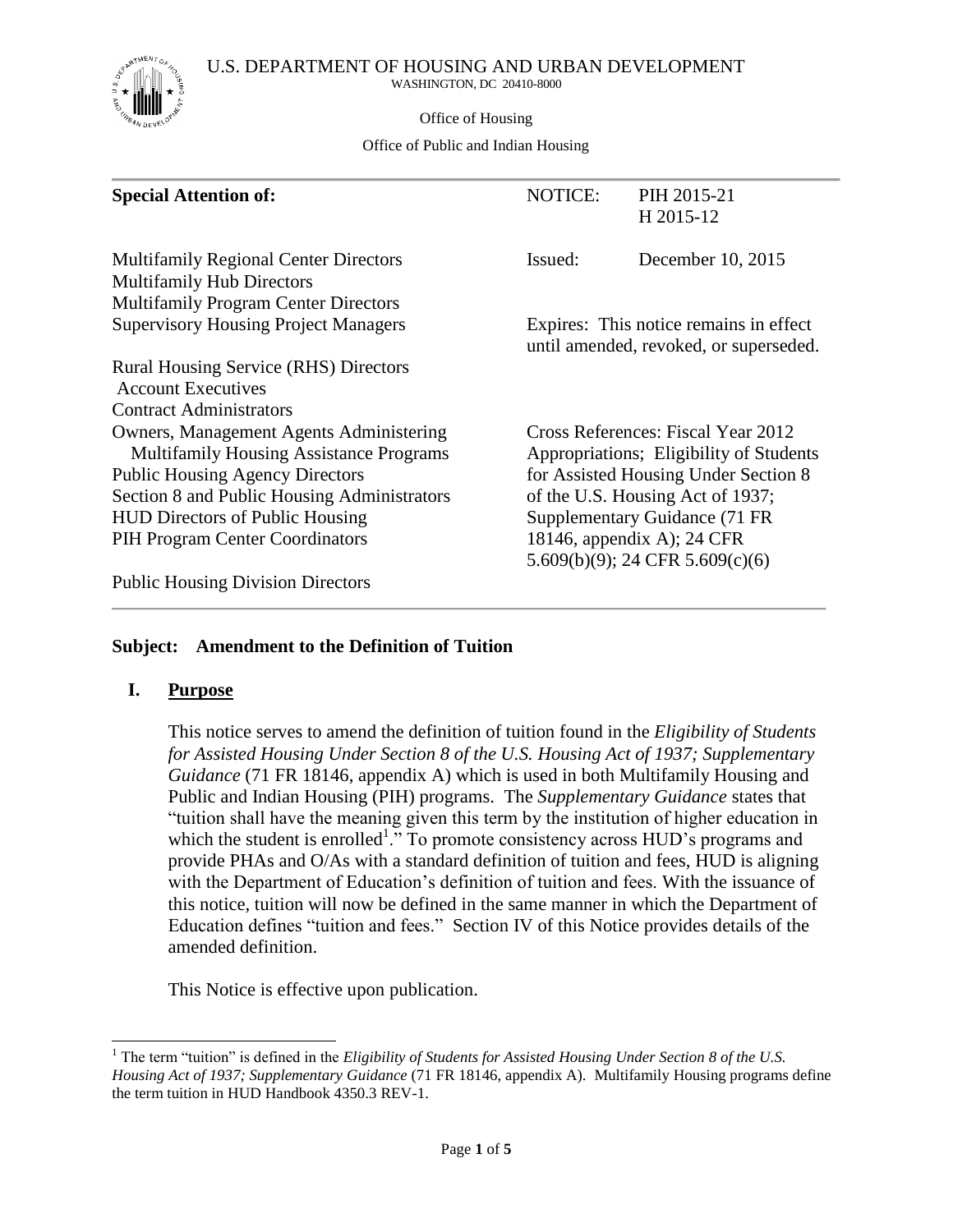## **II. Background**

HUD has become aware of many institutions of higher education moving from a traditional tuition-only structure to a new tuition and fee structure. Fees often include, but are not limited to, student service fees, student association fees, student activities fees, and laboratory fees. HUD believes the inclusion of many of these required fees within the definition of tuition will increase opportunities for its participants to further their education.

This position was reinforced with the inclusion of the language (in bold below) of section 215(b) in the Fiscal Year 2012 appropriations. The FY 2012 appropriations require that the amount of any financial assistance an individual receives in excess of amounts received for tuition and "other required fees and charges" be considered when determining an applicant's or participant's annual income. For purposes of section 8 programs only see section 215 (b) below.

> SEC. 215. (b) For purposes of determining the eligibility of a person to receive assistance under section 8 of the United States Housing Act of 1937 (42 U.S.C. 1437f), any financial assistance (**in excess of amounts received for tuition and any other required fees and charges**) that an individual receives under the Higher Education Act of 1965 (20 U.S.C. 1001 et seq.), from private sources, or an institution of higher education (as defined under the Higher Education Act of 1965 (20 U.S.C. 1002)), shall be considered income to that individual, except for a person over the age of 23 with dependent children.

#### **III. Applicability**

All provisions of this notice apply to owners and management agents (O/As) and public housing authorities (PHAs) administering the following covered programs under section 8 of the United States Housing Act of 1937:

- A. Project-based Section 8
	- 1. New Construction
	- 2. State Agency Financed
	- 3. Substantial Rehabilitation
	- 4. Section 202/8
	- 5. Rural Housing Services Section 515/8
	- 6. Loan Management Set-Aside (LMSA)
	- 7. Property Disposition Set-Aside (PDSA)
- B. Section 8 Housing Choice Voucher (including Project-Based Voucher and Project-Based Certificate)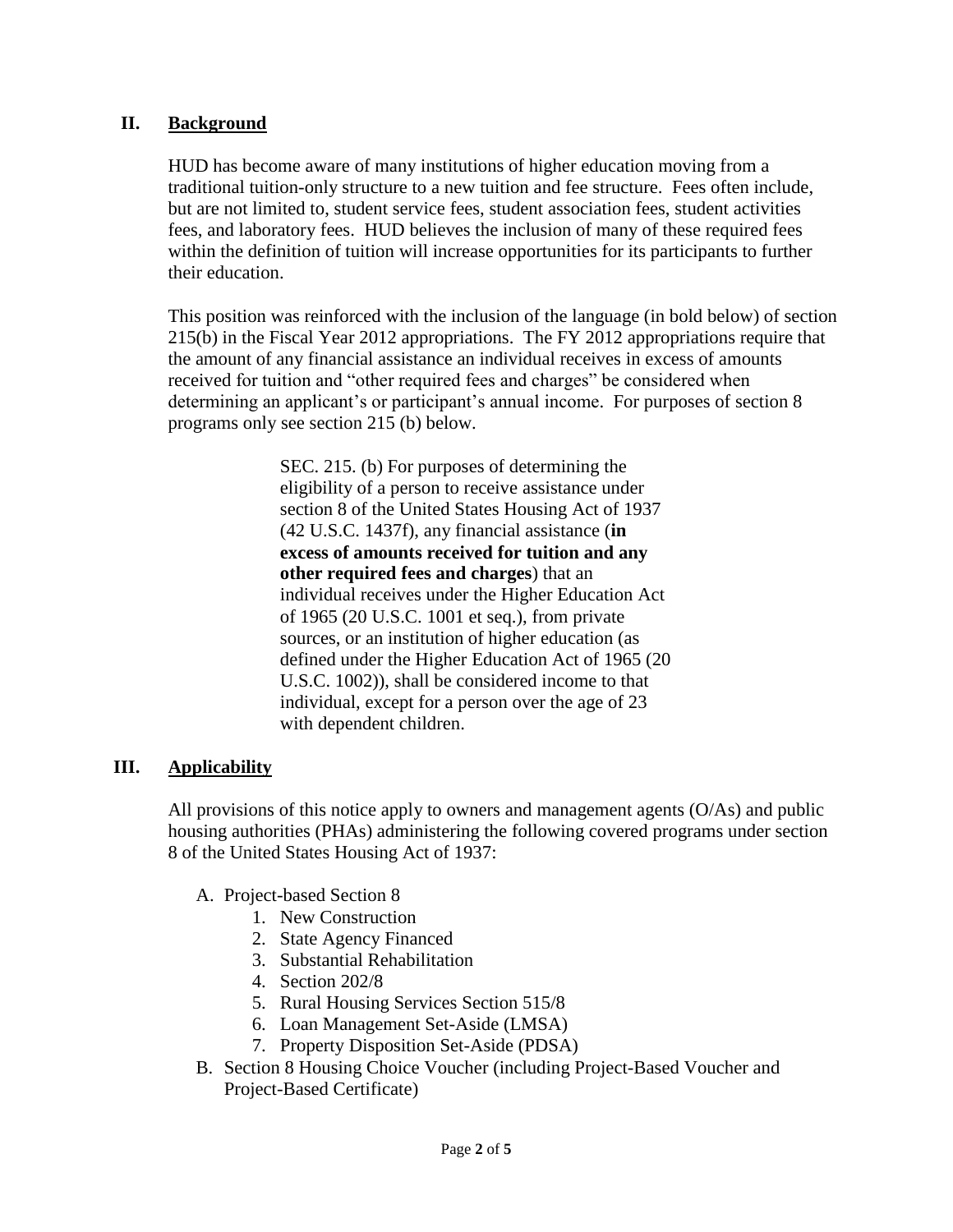#### C. Moderate Rehabilitation

In programs, other than HUD's section 8 programs, that follow the definition of annual income in 24 CFR part 5 (e.g. the Public Housing program), PHAs and other grantees may continue to exclude the full amount of student financial assistance from a person's annual income in accordance with 24 CFR  $\S$  5.609(c)(6).

The amended definition of tuition in section IV of this notice applies to all HUD programs. The income determination (section V) and verification requirements (section VI) may also apply to other HUD programs that follow 24 CFR part 5. Administrators and participants in those programs should contact the appropriate HUD program office overseeing your program if you have questions concerning the implementation of HUD's amended definition of tuition or the income determination and verification requirements for your program.

## **IV. Amended Definition of Tuition as Defined by the Department of Education**

Prior to this Notice, when determining an applicant's or participant's income, HUD's definition of tuition required PHAs and O/As to defer to the definition of tuition used by the institution of higher education in which the student is enrolled. The definition can vary across institutions and academic programs. With the inclusion of "other required fees and charges" being added to the definition of tuition, PHAs and O/As may experience difficulty in determining income.

The Department of Education defines tuition as the amount of money charged to students for instructional services which may be charged per term, per course, or per credit. The Department of Education further defines tuition and fees as the amount of tuition and required fees covering a full academic year most frequently charged to students. $2$  These values represent what a typical student would be charged and may not be the same for all students at an institution. If tuition is charged on a per-credit-hour basis, the average fulltime credit hour load for an entire academic year is used to estimate average tuition. Required fees include all fixed sum charges that are required of a large proportion of all students. The student who does not pay the charges is an exception.<sup>3</sup> Examples of required fees include, but are not limited to, writing and science lab fees and fees specific to the student's major or program (i.e., nursing program).

Expenses related to attending an institution of higher education must **not** be included as tuition. Examples of these expenses include, but are not limited to, room and board, books, supplies, meal plans, transportation and parking, student health insurance plans, and other non-fixed sum charges.

<sup>&</sup>lt;sup>2</sup> See, Integrated Postsecondary Education Data System Glossary for definition of "tuition" and "tuition and fees." Retrieved February 5, 2013, from<http://nces.ed.gov/ipeds/glossary/?charindex=T> 3 *Id*.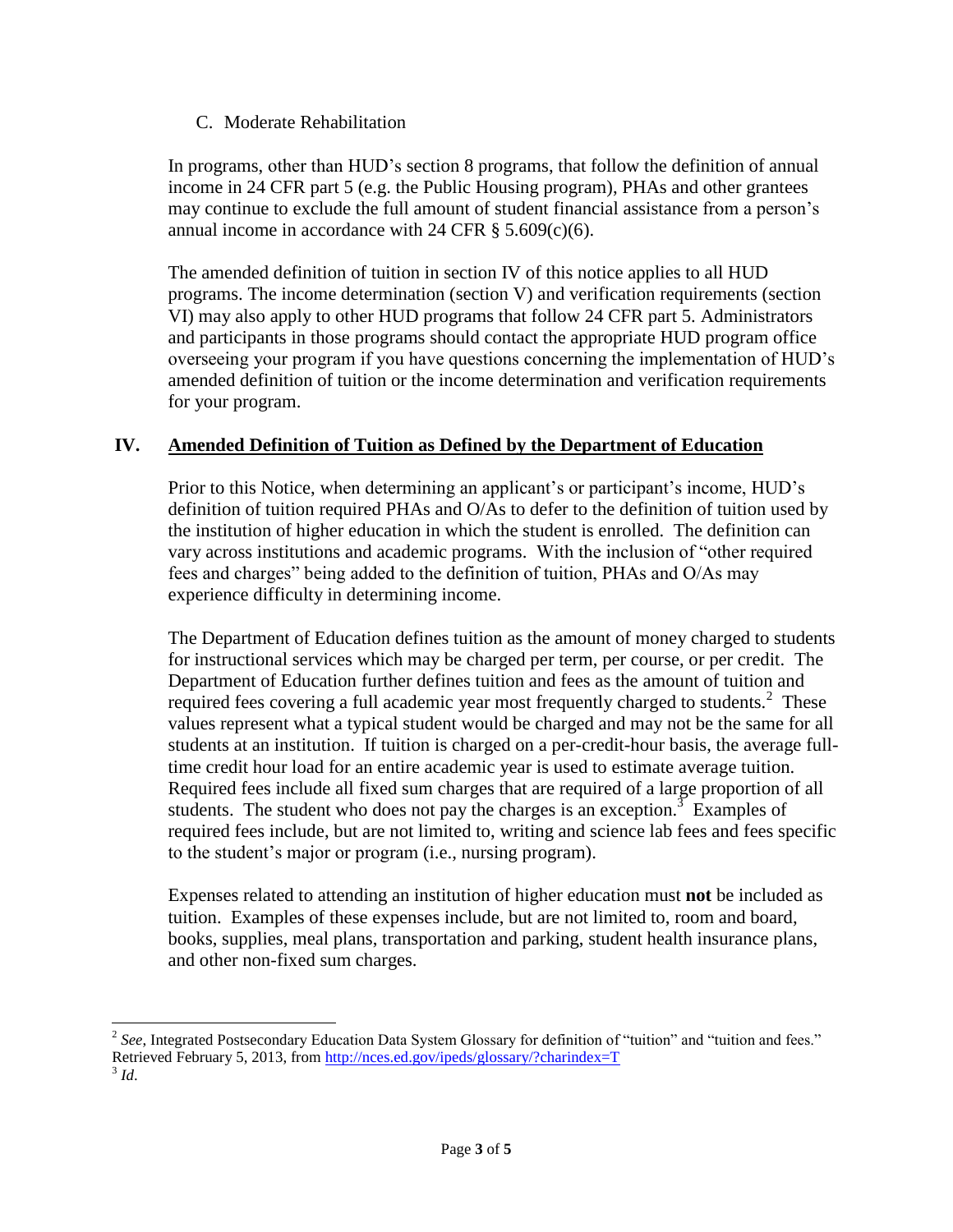# **V. Income Determination**

In implementing the amended definition of tuition, for section 8 programs only, O/As and PHAs must include amounts of financial assistance an individual receives in excess of tuition and other required fees and charges when determining annual income in accordance with 24 CFR 5.609(b)(9).

Under other programs, such as the Public Housing program, the full amount of financial assistance a student receives while participating in the program continues to be excluded from the program participant's annual income pursuant to 24 CFR  $\S$  5.609(c)(6).

#### *Example*:

Kim, a 22 year old, married, participant in a Section 8 program is enrolled in a nursing program at her local community college. She is receiving \$7,000 in financial assistance to cover the full cost of tuition and fees of \$6,000 for the academic year. The \$6,000 includes:

- \$2,500 in tuition per semester (total \$5,000) *plus*
- \$500 in individual fees (total \$1,000)—athletic fee, writing laboratory fee, student center fee, science laboratory fee, technology fee—charged to every student per semester.

In this example, the excess \$1,000 (\$7,000 - \$6,000) Kim received in financial assistance will be included in her annual income in accordance with 24 CFR 5.609(b)(9).

Under HUD's previous definition of tuition, Kim's housing authority might have considered her financial assistance to be in excess of \$2,000 if her college's definition of tuition did not include fees. Under HUD's new definition, Kim's housing authority will determine her excess financial assistance to be \$1,000 rather than \$2,000 because the required fees and charges are included with tuition.

Using the same example, if Kim was a participant in the Public Housing program, the full amount of financial assistance she received would be excluded from her income in accordance with 24 CFR  $\S$  5.609(c)(6).

# **VI. Verification of Tuition and Fees**

O/As and PHAs must verify the amounts of tuition and required fees charged by the school when determining annual income. O/As and PHAs may wish to verify those amounts using the student's bill or account statement (including an online account statement) as provided by the school's bursar's office, or by contacting the bursar's office directly. It is also recommended that you visit the school's website as many institutions of higher education provide an itemized list covering tuition and fees that are charged to a majority of their students on their websites.